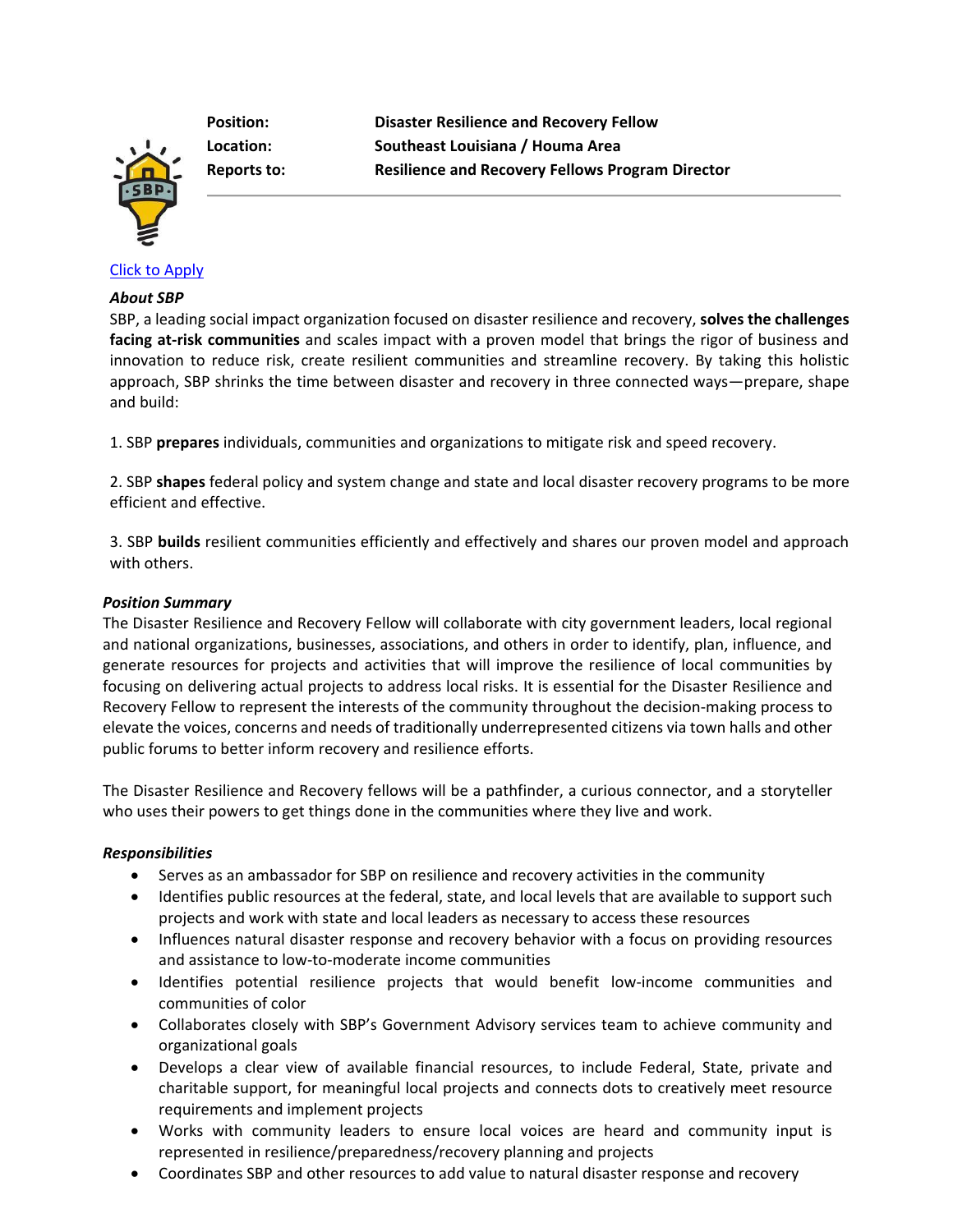- Trains others, internally and externally, in the key areas associated with natural disaster response and recovery
- Attends specific courses, conducting self-study, and individual professional development with the goal of becoming an expert in the broad areas of natural disaster response and recovery

## *Requirements*

- Documented experience with or working knowledge of FEMA and/or HUD -provided disaster response and recovery funding, programs, and capabilities
- Grant writing experience preferred
- Focused attention to detail
- Able to engage in limited travel for work
- Must live in or relocate to Southwest Louisiana area
- Candidates must have excellent interpersonal skills including but not limited to verbal and written communication, organizational, negotiation, and leadership skills as well as have great attention to detail
- Comfortable with ambiguity and uncertainly; the ability to adapt nimbly and lead others through complex situations
- Possess a high degree of integrity and forethought in their approach, the ability to act in a transparent and consistent manner while always considering what is best for the entire organization.
- A risk-taker who seeks data and input from others to foresee possible threats or unintended circumstances from decisions; someone who takes smart risks
- Project management skills: ability to multitask, problem-solve, prioritize, delegate, and create systems and processes
- Solid relationship management skills enhancing internal organizational relations and external community interactions
- Proficient with MS Office (Excel, Word, PowerPoint)
- Able to satisfactorily pass a Criminal History Check to include sex offender registry, State Police, and FBI
- Must be fully vaccinated against COVID-19 to CDC guidelines and able to provide vaccination documentation

# *Performance Expectations*

- Able to juggle multiple, competing priorities in a fast-paced environment
- Exceptionally self-motivated and curious
- High level of personal accountability
- Align work performance with SBP's core values
- Detail-oriented with strong troubleshooting, analytical and problem-solving abilities
- Superior work ethic and high energy level
- Desire and ability to work, grow and learn in a startup environment
- Plan and meet deadlines
- Maintain a flexible work schedule to meet the demands of executive management
- Demonstrate initiative and work as a team player
- Convey a professional and positive image and attitude regarding the organization and the not-forprofit sector
- Demonstrate commitment to continued professional growth and development
- Ability to understand and engage diverse audiences and new target markets

*SBP is building a diverse and experienced staff. The organization encourages multiple perspectives and experiences, supports a multicultural environment, and strives to hire and retain a diverse workforce that reflects the populations we work with and the communities where we work. Our hiring and business practices appreciate the strengths offered through different backgrounds.*